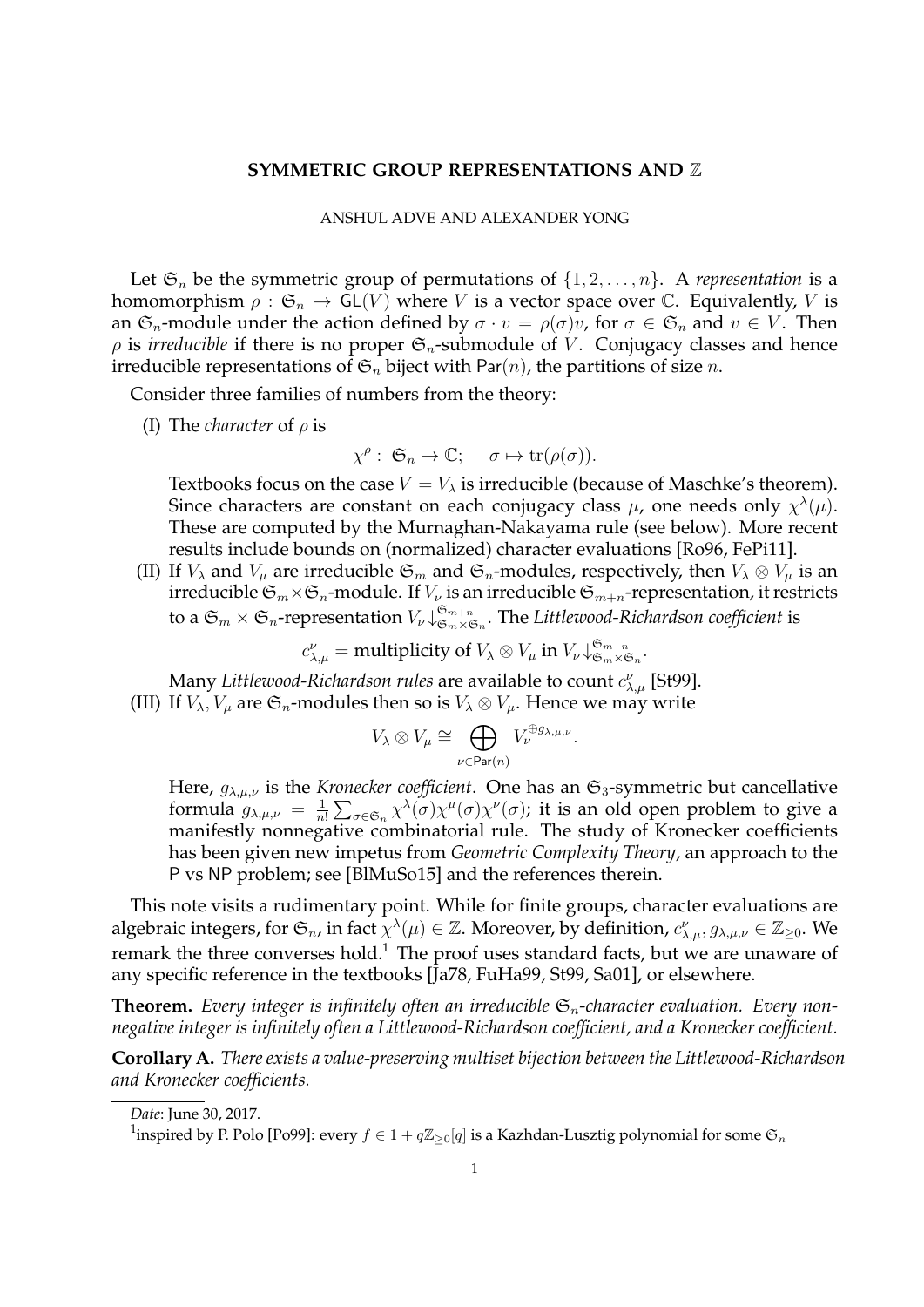*Proof.* Clearly, the Theorem implies that for each  $k \in \mathbb{Z}_{\geq 0}$ , the sets

$$
\mathsf{LR}_k = \{ (\lambda, \mu, \nu) : c_{\lambda, \mu}^{\nu} = k \} \text{ and } \mathsf{Kron}_k = \{ (\lambda, \mu, \nu) : g_{\lambda, \mu, \nu} = k \}
$$

are countably infinite and thus in bijection.

Desirable would be a construction of an injection Kron $_k \hookrightarrow \mathsf{LR}_k$  for each  $k \in \mathbb{Z}_{\geq 0}$  (avoiding the countable axiom of choice). That should solve the Kronecker problem in (III), by reduction to (II). This we cannot do. However, there has been success in this vein [KnMiSh04] on another counting problem. See the Remark at the end of this paper.<sup>2</sup>

*Proof of the Theorem: The Murnaghan-Nakayama rule states*  $\chi^\lambda(\mu) = \sum_T (-1)^{\text{ht}(T)}$ *, where*  $T$  *is* a tableaux of shape  $\lambda$  with  $\mu_i$  many labels i, the entries are weakly increasing along rows and columns, and the labels *i* form a connected skew shape  $T_i$  with no  $2 \times 2$  subsquare;  $\mathrm{ht}(T)$  is the sum of the heights of each  $T_i$ , i.e., one less than the number of rows of  $T_i.$ 

We sharpen the assertion about  $\chi^{\lambda}(\mu)$ . In particular, for a given n, we consider the intervals of consecutive integers achievable as character evaluations for  $\mathfrak{S}_n$ . From the rule, the character of the *defining representation* satisfies  $\chi^{(n-1,1)}(\mu) = \#(1\text{'s in }\mu) - 1$  (see also [Ja78, Lemma 6.9]). Hence,  $\chi^{(n-1,1)}$  takes the values  $[0, n-2]$ . Similarly,  $\chi^{(2,1^{n-2})}$ achieves an interval of negative integers: Take  $k \in [1, n-5] \cup \{n-3\}$ . If  $k \neq n \mod 2$ , let  $\mu = (n - k - 1, 1^{k+1})$ . Otherwise, if  $k \equiv n \mod 2$ , let  $\mu = (n - k - 4, 3, 1^{k+1})$ . Note that if  $k = n - 6$ , let  $\mu$  be these parts in decreasing order. In either case, the rule shows  $\chi^{(2,1^{n-2})}(\mu) = -k$ . Thus, for  $n \geq 5$ ,  $[-(n-5), n-2] \subseteq \{\chi^{\lambda}(\mu) : \lambda, \mu \in \mathsf{Par}(n)\}.$  Taking  $n \to \infty$  implies the statement regarding character evaluations.

The *Kostka coefficient*  $K_{\lambda,\mu}$  is the number of *semistandard Young tableaux* of shape  $\lambda$  with content  $\mu$ , i.e., fillings of  $\lambda$  with  $\mu_i$  many i's such that rows are weakly increasing and columns are strictly increasing.

**Lemma.** *Every nonnegative integer is infinitely often a Kostka coefficient.*

*Proof.* Clearly,  $K_{(1+j,1^{k-1}),(j,1^k)} = k$  for  $j \ge 1$ . The lemma then follows. □

The Littlewood-Richardson coefficient claim holds since it is long known that Kostka coefficients are a special case. To be specific,  $K_{\lambda,\mu} = c_{\sigma,\lambda}^{\tau}$  where

$$
\tau_i = \mu_i + \mu_{i+1} + \cdots, \quad i = 1, 2, \ldots, \ell(\mu), \text{ and}
$$
\n $\sigma_i = \mu_{i+1} + \mu_{i+2} + \cdots, \quad i = 1, 2, \ldots, \ell(\mu) - 1$ .<sup>3</sup>

For  $\lambda=(\lambda_1,\lambda_2,\ldots)$ , let  $\lambda[N]:=(N-|\lambda|,\lambda_1,\lambda_2,\ldots).$  F. D. Murnaghan [Mu38] proved that for an integer  $N\gg 0$ ,  $\chi^{\lambda[N]} \otimes \chi^{\mu[N]}=\sum_{\nu}\overline{g_{\lambda,\mu,\nu}}\chi^{\nu[N]}.$  The  $\overline{g_{\lambda,\mu,\nu}}$  are called *stable Kronecker coefficients* and are evidently a special case of Kronecker coefficients. When  $|\lambda| + |\mu| = |\nu|$ one has  $\overline{g_{\lambda,\mu,\nu}} = c_{\lambda,\mu}^{\nu}$ . Hence one infers the Kronecker coefficient assertion.

<sup>2</sup>There is debate about the idiomatic meaning of *counting rule* or *manifestly nonnegative combinatorial rule* etc. Consider the (adjusted) Fibonacci numbers  $(1, 1, 2, 3, 5, 8, 13, ...)$ . A counting rule is that  $F_n$  counts the number of  $(1, 2)$ -lists whose sum is *n*. The recursive (and computationally efficient) description is  $F_n = F_{n-1} + F_{n-2}$  ( $n \ge 2$ ) where  $F_0 = F_1 = 1$ . Construct a binary tree  $\mathcal{T}_n$  with root labelled  $F_n$ ; each node of label  $F_i$  has a left child  $F_{i-1}$  and right child  $F_{i-2}$ . Leaves of  $\mathcal{T}_n$  are labelled  $F_1$  or  $F_0$ .  $F_n$  counts the number of leaves of  $\mathcal{T}_n$ . The latter description restates the recurrence and is not, *per se*, a counting rule.

 $^3$ This reduction is used by H. Narayanan [Na06] to show computing  $c_{\lambda,\mu}^\nu$  is a #P problem.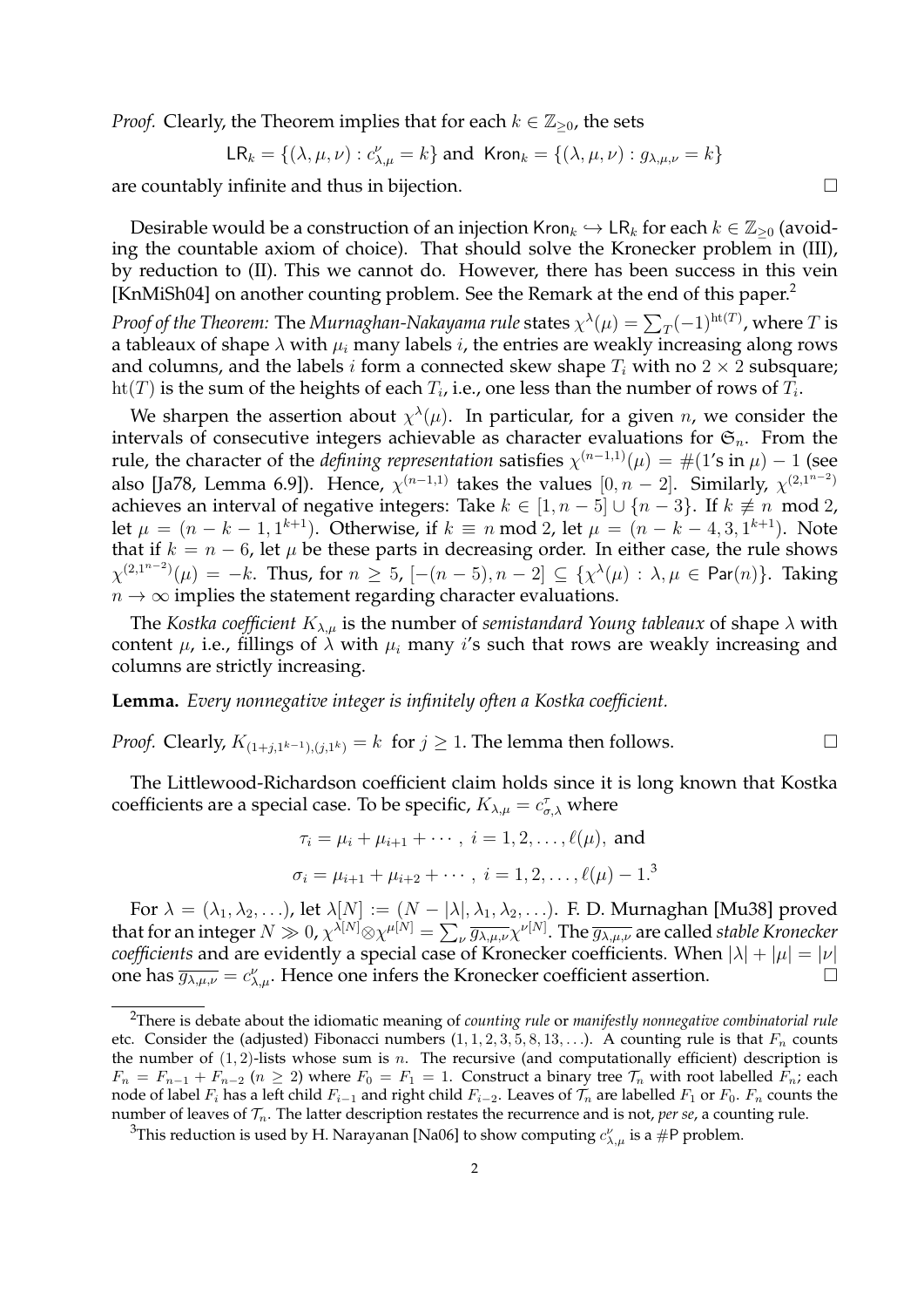When, e.g.,  $n = 25$ , all of  $[-853, 949]$  appear as some  $\chi^{\lambda}(\mu)$ , but the proof merely guarantees  $[-20, 23]$ . Let  $\ell_n$  be the maximum size of an interval of consecutive character evaluations for  $\mathfrak{S}_n$ . Trivially, the results of [Ro96, FePi11] imply upper bounds for  $\ell_n$ . Can one prove better upper or lower bounds for  $\ell_n$ ?

Let  $A_n$  be the *alternating group* of even permutations in  $\mathfrak{S}_n$ . Sources about the representation theory of  $A_n$  include [JaKe09, Section 2.5] and [FuHa99, Section 5.1]. Character evaluations of  $A_n$  are not always integral, however:

**Corollary B.** *Every integer appears infinitely often as an* An*-irreducible character evaluation.*

*Proof.* Let  $\psi^{\lambda} = \chi^{\lambda} \downarrow^{\mathfrak{S}_n}_{A_n}$  $\mathfrak{S}_n$  be the character of the restriction of the  $\mathfrak{S}_n$ -irreducible  $V_\lambda$ . If  $\mu$ is not a partition with distinct odd parts then the conjugacy class in  $\mathfrak{S}_n$  of cycle type  $\mu$ is also a conjugacy class of  $A_n$ . If  $\lambda$  is not a self-conjugate partition, the restriction is an A<sub>n</sub>-irreducible and also  $\psi^{\lambda}(\mu) = \chi^{\lambda}(\mu)$ . Repeat the Theorem's character argument, since for  $n \geq 4$  neither  $\lambda$  used is self-conjugate, and since for  $k \geq 1$ ,  $\mu$  has equal parts.

**Definition.** For a countable indexing set A, a family of nonnegative integers  $(a_{\alpha})_{\alpha \in A}$  is *entire* if every  $k \in \mathbb{Z}_{\geq 0}$  appears infinitely often.

Many of the nonnegative integers arising in algebraic combinatorics are entire. For example, this is true for the theory of *Schubert polynomials* (we refer to [Ma01] for references). If  $w_0 \in \mathfrak{S}_n$  is the longest permutation then  $\mathbb{S}_{w_0}(x_1, \ldots, x_n) = x_1^{n-1} x_2^{n-2} \cdots x_{n-1}$ . If  $w \neq w_0$ ,  $w(i) < w(i+1)$  for some i. Then  $\mathbb{S}_{w}(x_1, \ldots, x_n) = \partial_i \mathbb{S}_{ws_i}(x_1, \ldots, x_n)$  where  $\partial_i = \frac{f - s_i(f)}{x_i - x_{i+1}}$  $\frac{J - s_i(j)}{x_i - x_{i+1}}$  and  $s_i$  is the simple transposition interchanging  $i, i+1$ . Nontrivially, each  $\mathbb{S}_w \in \mathbb{Z}_{\geq 0}[x_1, x_2, \ldots]$ . Moreover,  $\mathbb{S}_w = \mathbb{S}_{w \times 1}$  where  $w \times 1 \in \mathfrak{S}_{n+1}$  is the usual image of  $w \in \mathfrak{S}_n$ . Thus we can discuss  $\mathbb{S}_w$  for  $w \in \mathfrak{S}_{\infty}$ ; these form a Z-linear basis of  $\mathbb{Z}[x_1, x_2, \ldots]$ . The *Schubert structure constants*  $C_{u,v}^w := [\mathbb{S}_w] \mathbb{S}_u \mathbb{S}_v \in \mathbb{Z}_{\geq 0}$  for geometric reasons. The *Stanley symmetric function* is defined by  $F_w = \lim_{m \to \infty} S_{1^m \times w} \in \mathbb{Z}[[x_1, x_2, \ldots]]$ ; here  $1^m \times w \in S_{m+n}$  sets  $1^m \times w(i)$  equal to *i* if  $1 \le i \le m$  and equal to  $w(i - m + 1) + m$  otherwise.  $F_w$  is Schur-nonnegative.

**Corollary C.** *These families of nonnegative integers are entire:*

- (a) *The coefficients of monomials in Schubert polynomials.*
- (b) *The Schubert structure constants.*
- (c) *The coefficients of Schur functions in Stanley symmetric functions.*

*Proof.* (a) is true by the Lemma since when w is *Grassmannian* (has at most one descent),  $\mathbb{S}_{w}(x_1,\ldots,x_n)$  is a Schur polynomial  $s_{\lambda}$ . When  $u, v$  and  $w$  are Grassmannian with descent position *d*, then  $C_{u,v}^w$  is a Littlewood-Richardson coefficient so the Theorem implies (b). Finally, when w is 321-avoiding (i.e., there does not exist indices  $i < j < k$  such that  $w(i) > w(j) > w(k)$ ),  $F_w = s_{\nu/\lambda} = \sum_{\mu} c_{\lambda,\mu}^{\nu} s_{\mu}$  is a skew Schur function. Hence, here the coefficient (c) is  $c_{\lambda,\mu}^{\nu}$  and we apply the Theorem.

Abstractly, all entire families are mutually in value-preserving bijection. However, for Corollary C one can say more: (a) and (c) are a special cases of (b) (see [BeSo98] and [BuSoYo05]). Can one construct a "wrong way map" (as in  $\mathbb{Q} \hookrightarrow \mathbb{N}$ ) for either (b) $\hookrightarrow$ (a) or (b) $\rightarrow$ (c) (thereby finding a rule for  $C_{u,v}^w$ )? A special case indicating the difficulty is:

**Problem.** *Construct an explicit value-preserving injection between Littlewood-Richardson and Kostka coefficients.*